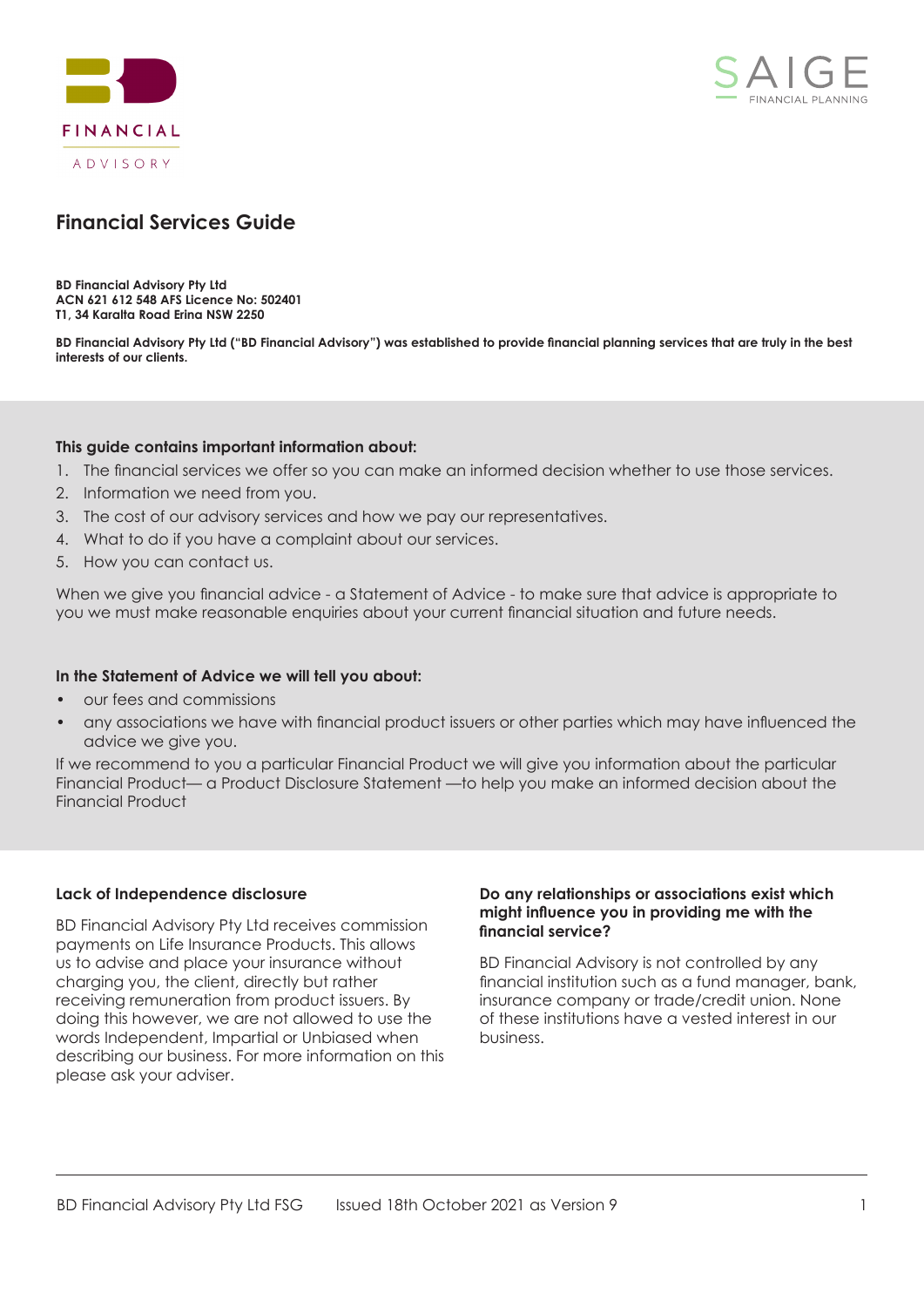## **About your adviser**

Your adviser acts on behalf of BD Financial Advisory who is the holder of Australian Financial Services licence no 502401. Under the Corporations Act, our primary responsibility is to you, our client.

Your adviser can provide a wide range of services from strategic advice, to investment advice, to advice on a wide range of insurance products such as life, trauma and income protection. Further details of your adviser's background along with the payments we receive are as per the profile which forms part of this FSG.

### **Who is responsible for the financial services provided?**

BD Financial Advisory is responsible for the financial services provided including the distribution of this FSG.

## **What information we need from you**

We expect that you will provide us with accurate information that we request including your personal objectives, details of your current financial situation and any other relevant information, so that we have a reasonable basis on which to provide you with advice.

We expect that you will use our advice to enable you to make informed financial decisions.

As a financial service provider, we have an obligation under the Anti-Money Laundering and Counter Terrorism Finance Act to verify your identity and the source of any funds. This means that we will ask you to present identification documents such as passports and driver's license. We will also retain copies of this information. We assure you that this information will be held securely.

#### **What are the possible consequences of not providing this information?**

You are of course at liberty to decline to provide some or all of this information, but if you do not provide it, any recommendations we make may not be appropriate to your needs and objectives. In certain cases, your failure to provide information may place us in a position where we cannot provide any advice or any financial services to you.

#### **What kinds of Financial Products are we authorised to advise and deal in?**

- Deposit and payment products (basic and nonbasic);
- Government debentures, stocks and bonds;
- Life products (investment and risk);
- Managed investment schemes (including IDPS);
- Retirement savings accounts;
- Securities:
- Standard margin lending; and
- **Superannuation**

## **How you can give us instructions?**

You may tell us how you would like to give us instruction. For example by telephone, fax or other means such as e-mail.

If we provide you with execution related telephone advice, you may request a record of the execution related telephone advice, at that time or up to 90 days after providing the advice.

#### **What remuneration, commission, fees or other benefits do we receive in relation to providing financial services and how are they calculated?**

BD Financial Advisory advisers are remunerated through the fees and commissions that you are charged. To assist you in making an informed decision, your adviser will discuss with you and agree on any fees payable before providing a service. The Corporations Act requires us to fully disclose all fees and charges, so if you are in doubt please ask us to explain. You may be charged a fee for the services we provide or we may be paid a commission or brokerage or a combination of the two may apply.

All fees and commissions are payable to the Licensee (BD Financial Advisory. Details of the fees and commission for each product are contained in the Product Disclosure Statements (PDS) that your adviser will provide. Your adviser will also provide full details of fees and commissions in your Statement of Advice.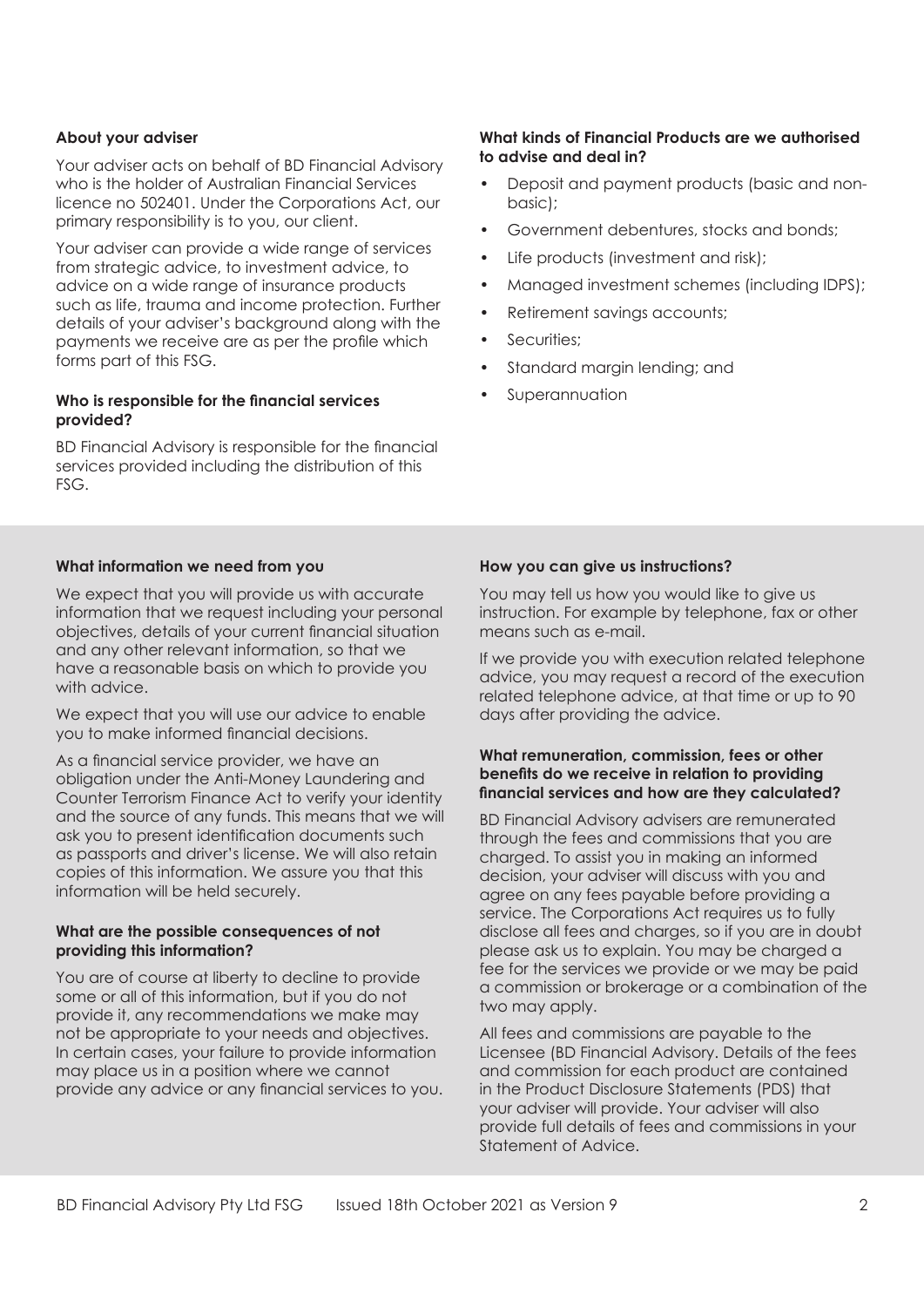#### **Alternative remuneration (Non-monetary benefits)**

From time to time advisers may receive nonmonetary benefits from product providers. This can range from small benefits such as movie or sporting event tickets to more valuable benefits such as sponsorship to attended conferences.

If the value of any of these benefits exceeds \$300 it will be recorded in the Alternative Remuneration Register. A register will be maintained by BD Financial Advisory for any benefits received by them that exceed \$300, and each individual adviser will maintain a register for any benefits that they receive directly and are valued at more than \$300.

A copy of the register will be available for inspection on request.

#### **What information do we maintain on file and for how long?**

We need to hold all information you give us for a period of 7 years. Yes, you can view information held by making a request. For additional information please refer to our Privacy Policy.

#### **What kinds of compensation arrangements are in place and are these arrangements compliant?**

It should be noted that BD Financial Advisory has Professional Indemnity Insurance in place to cover us for the financial services that we provide. We understand that it is adequate to meet our requirements as a financial services licensee. The policy includes coverage for claims made in relation to the conduct of representatives/ employees who no longer work for us (but who did at the time of the relevant conduct).

#### **We will provide you with the associated risks of certain financial products/strategies?**

We will explain to you any significant risks of financial products and strategies, which we recommend to you. If we do not do so, you should ask us to explain the risks to you.

We are committed to implementing and promoting a Privacy Policy, which will ensure the privacy and security of your personal information. A copy of our Privacy Policy is available upon request.

## **What should you do if you have a complaint?**

We are committed to providing quality advice to our clients. This commitment extends to providing accessible complaint resolution mechanisms for our clients. If you have any complaint about the service provided to you, you should take the following steps:

- 1. Contact your adviser immediately.
- 2. If your complaint is not satisfactorily resolved within 7 days please contact BD Financial Advisory via phone no: 02 4365 7200 or put it in writing and send to T1, 34 Karalta Road Erina NSW 2250. BD Financial Advisory Pty Ltd FSG Issued 18th October 2021 as Version 9.

If we cannot reach a satisfactory resolution you can send your complaint to the Australian Financial Complaints Authority (AFCA) at GPO Box 3 Melbourne Victoria 3001. Their free call number is 1800 931 678. The Australian Securities and Investments Commission, (ASIC), also has a free call info line on 1300 300 630 which you may use to make a complaint or obtain information about your rights.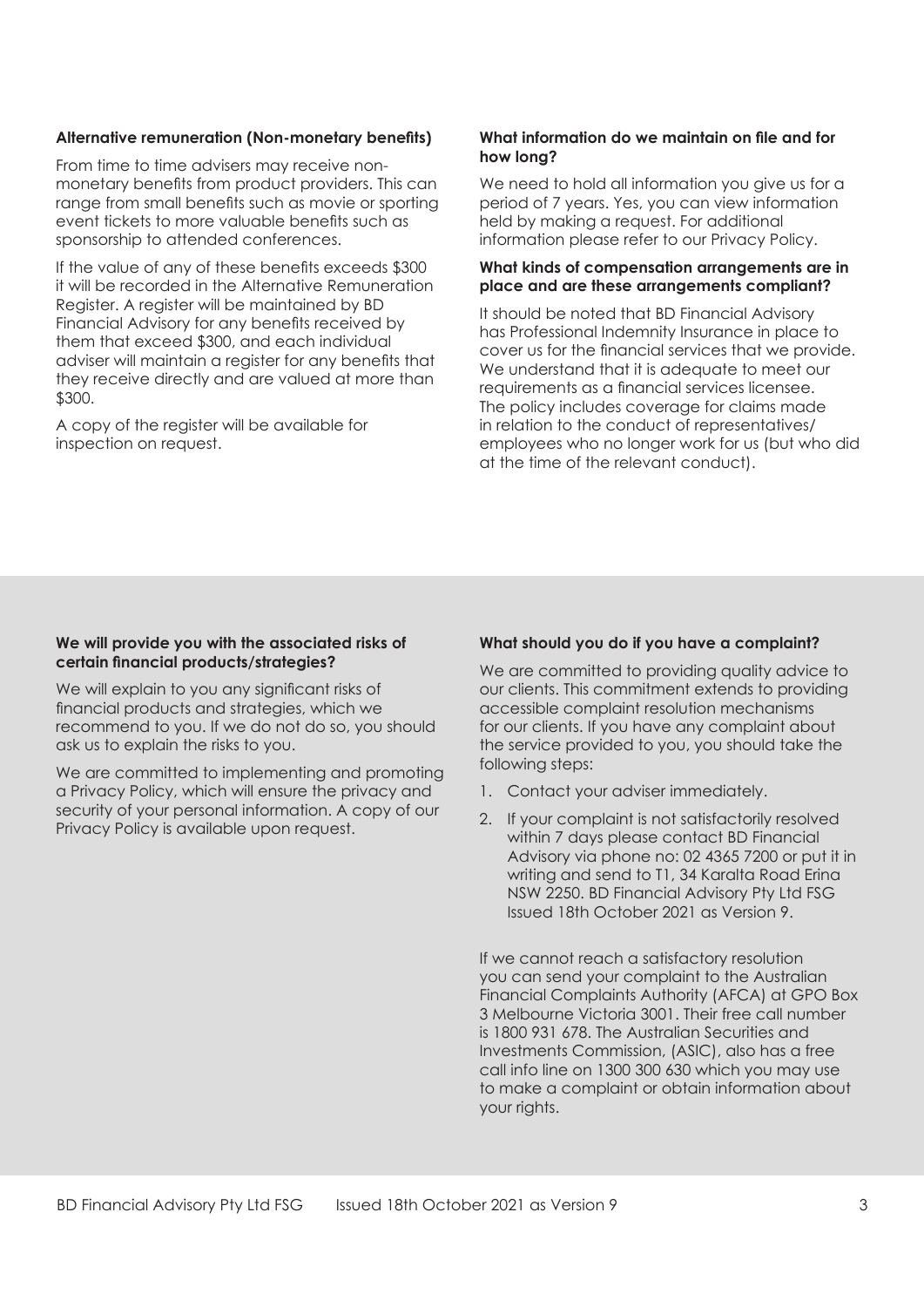# **Adviser Profile**

## **Adviser Name**

Brett Dillon Saige Financial Planning

T1, 34 Karalta Road Erina NSW 2250

Authorised Representative No: 265081 CFP ® , LRS ® , Dip FP, SMSF, Margin Lending

- Certified Financial Planner
- Life Risk Specialist
- Diploma of Financial Planning
- SMSF Specialist
- Margin Lending

#### **I am authorised by BD Financial Advisory to offer you the following services:**

Provide financial product advice and to deal in a financial product by arranging for a financial product to be acquired, varied or disposed of in respect of the following financial products:

- Deposit and payment products (basic and nonbasic);
- Government debentures, stocks and bonds;
- Life products (investment and risk);
- Managed investment schemes (including IDPS);
- Retirement savinas accounts:
- Securities;
- Standard margin lending; and
- **Superannuation**

# **Adviser Name**

Karl Brooke Saige Financial Planning

T1, 34 Karalta Road Erina NSW 2250

Authorised Representative No: 1261628 CFP ® , Dip FP, Accredited Aged Care Professional

### **I am authorised by BD Financial Advisory to offer you the following services:**

Provide financial product advice and to deal in a financial product by arranging for a financial product to be acquired, varied or disposed of in respect of the following financial products:

- Deposit and payment products (basic and nonbasic);
- Government debentures, stocks and bonds;
- Life products (investment and risk);
- Managed investment schemes (including IDPS);
- Retirement savings accounts;
- Securities: and
- **Superannuation**